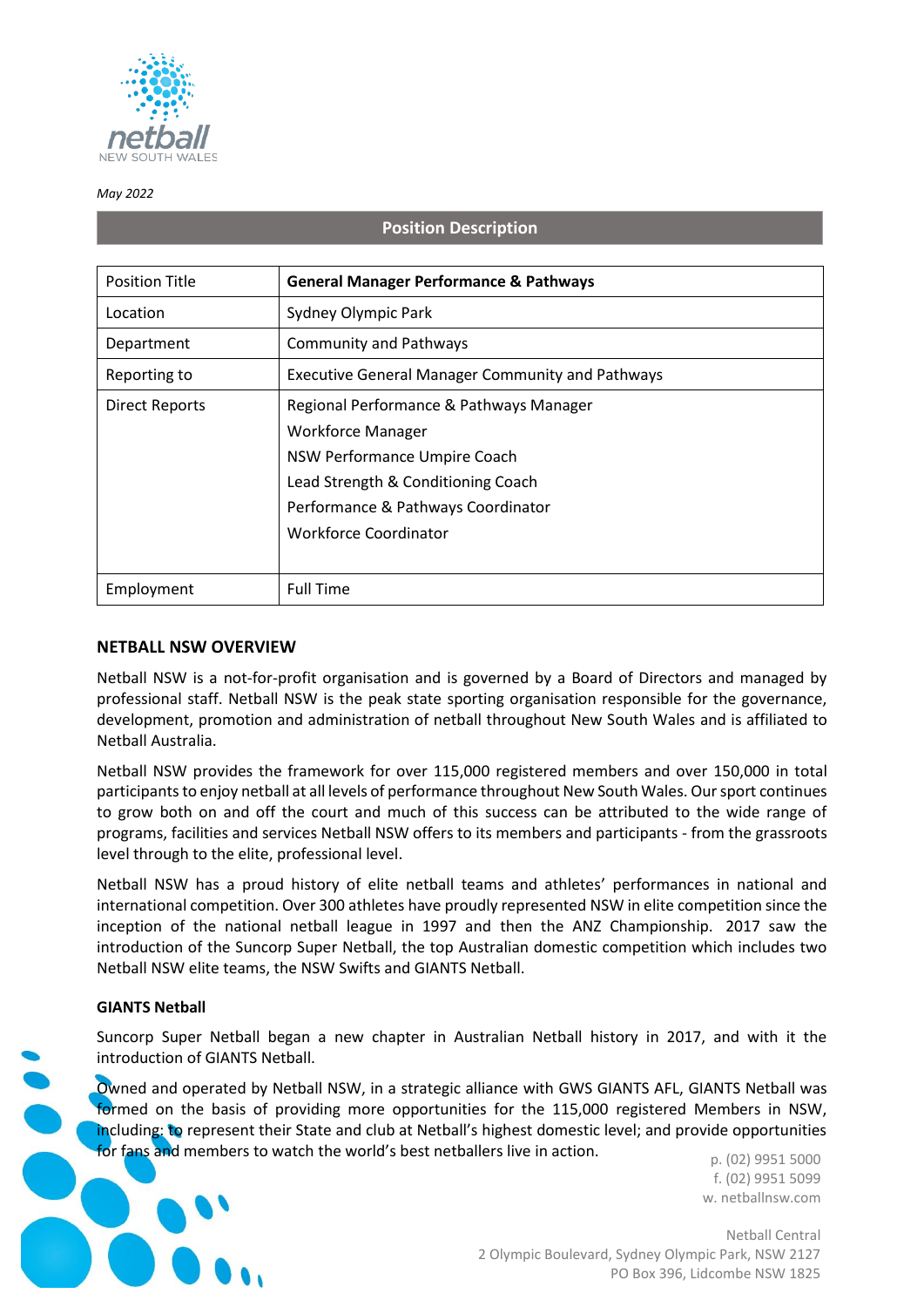## **NSW Swifts**

Suncorp Super Netball began a new chapter in Australian Netball history in 2017, and coincided with the next generation of NSW Swifts, with the 2017 playing roster boasting some of international netball's most promising players. The combined average age of the NSW Swifts playing group was just 23 years old; a far cry from some of the more experienced rosters they would be facing in the competition's first year.

Owned and operated by Netball NSW, in a strategic alliance with Sydney Swans AFL, NSW Swifts was formed on the basis of providing more opportunities for the 115,000 registered Members in NSW, including: to represent their State and club at Netball's highest domestic level; and provide opportunities for fans and members to watch the world's best netballers live in action.

Both GIANTS Netball and NSW Swifts remain committed to being strong role models for young netballers around NSW, Australia and the world, and for representing their teams to the best of their ability. The clubs strive to be a competitive force in every year of the league and be a top 4 team each and every season and compete for the SSN title.

## **Our Vision:**

Netball is NSW's leading sport of choice and opportunity

### **Our Purpose:**

Lead and support our Netball community to grow and thrive

### **Our Values & Behaviours:**

- WELCOMING: We are an inclusive community for everyone.
- ONE TEAM: We respect and value each other.
- BEST ALWAYS: We aspire to excellence.
- INTEGRITY: We play fair and take ownership of our actions.
- FUN: We love what we do.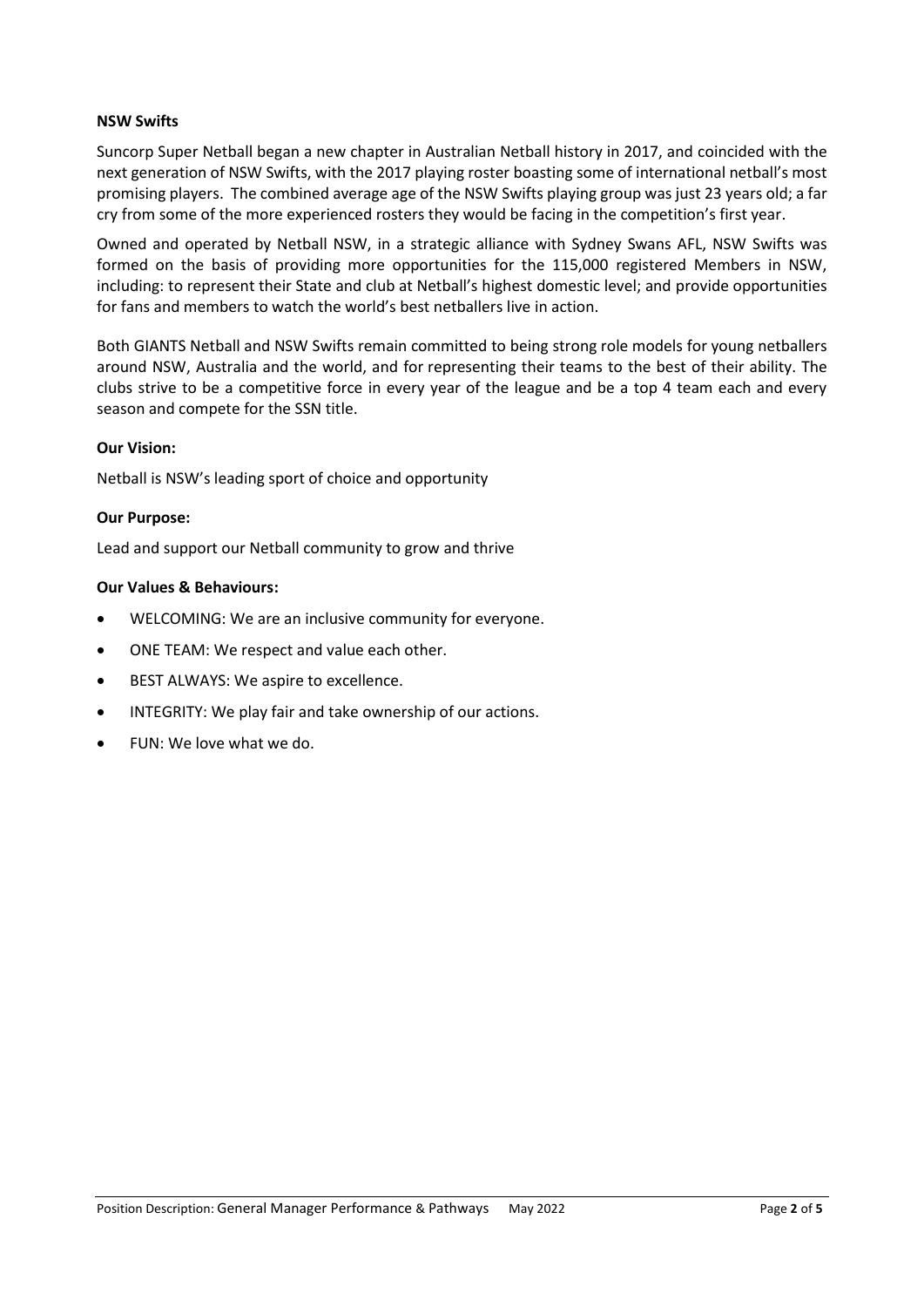## **PURPOSE OF THE POSITION**

The General Manager Performance & Pathways will create a vision, lead a team and deliver programs that ensure that the Netball NSW Performance & Pathways programs lead the way in delivering positive experiences that challenge and inspire a drive to strive for success.

## **KEY RESPONSIBILITIES**

| <b>Accountabilities</b>                   | <b>Overview of Tasks</b>                                                                                                                                                                                                                                                                                                                                                                                                                                                                                                           |
|-------------------------------------------|------------------------------------------------------------------------------------------------------------------------------------------------------------------------------------------------------------------------------------------------------------------------------------------------------------------------------------------------------------------------------------------------------------------------------------------------------------------------------------------------------------------------------------|
| <b>Team leadership</b>                    | Leadership of Performance & Pathways team to include:                                                                                                                                                                                                                                                                                                                                                                                                                                                                              |
|                                           | Develop and share an innovative and purposeful vision for the Performance<br>$\bullet$<br>& Pathways team. Sparkle. Strive. Shine which includes goals for the<br>development and support of athletes, umpires, coaches, officials and<br>parents.                                                                                                                                                                                                                                                                                 |
|                                           | Establish a positive Performance & Pathways team culture to maximise<br>$\bullet$<br>strong results and staff retention.                                                                                                                                                                                                                                                                                                                                                                                                           |
|                                           | Manage the team budget, marketing plan, meetings, KPI's, grant<br>$\bullet$<br>applications, policies and reports.                                                                                                                                                                                                                                                                                                                                                                                                                 |
|                                           | Collaborate with partners and stakeholders including Netball Australia, QBE<br>$\bullet$<br>Swifts Academy and GIANTS Netball Academy, Sports High Schools<br>Association, Regional Academies of Sport, Office of Sport, Premier League<br>Franchises and Associations to support Netball NSW vision                                                                                                                                                                                                                               |
| <b>Performance athlete</b><br>development | Manage State and Emerging Teams and First Nations Performance Programs<br>to ensure sustained success for NSW to include:<br>Develop strategies and programs for talent identification, depth chart<br>$\bullet$<br>and selection trials for performance athletes.<br>Develop technical, tactical and physical programs that maximise long<br>$\bullet$<br>term athlete development.<br>Improve opportunities for rural, remote and First Nations athletes.<br>٠<br>Increase athlete voice mechanisms and focus on wellbeing.<br>٠ |
|                                           | Define and promote a Waratah culture that connects community,<br>$\bullet$<br>pathways and SSN.                                                                                                                                                                                                                                                                                                                                                                                                                                    |
| Performance coach<br>development          | Manage education programs that ensure the ongoing growth and retention of<br>pathways & performance coaches to include:                                                                                                                                                                                                                                                                                                                                                                                                            |
|                                           | Create coach resources to achieve the aligned and best practice delivery<br>of programs statewide- Coaching the Waratah Way<br>Deliver education programs to Performance & Pathway coaches such<br>as Connect & Learn, Performance session observation and the<br>Targeted Coach Program.                                                                                                                                                                                                                                          |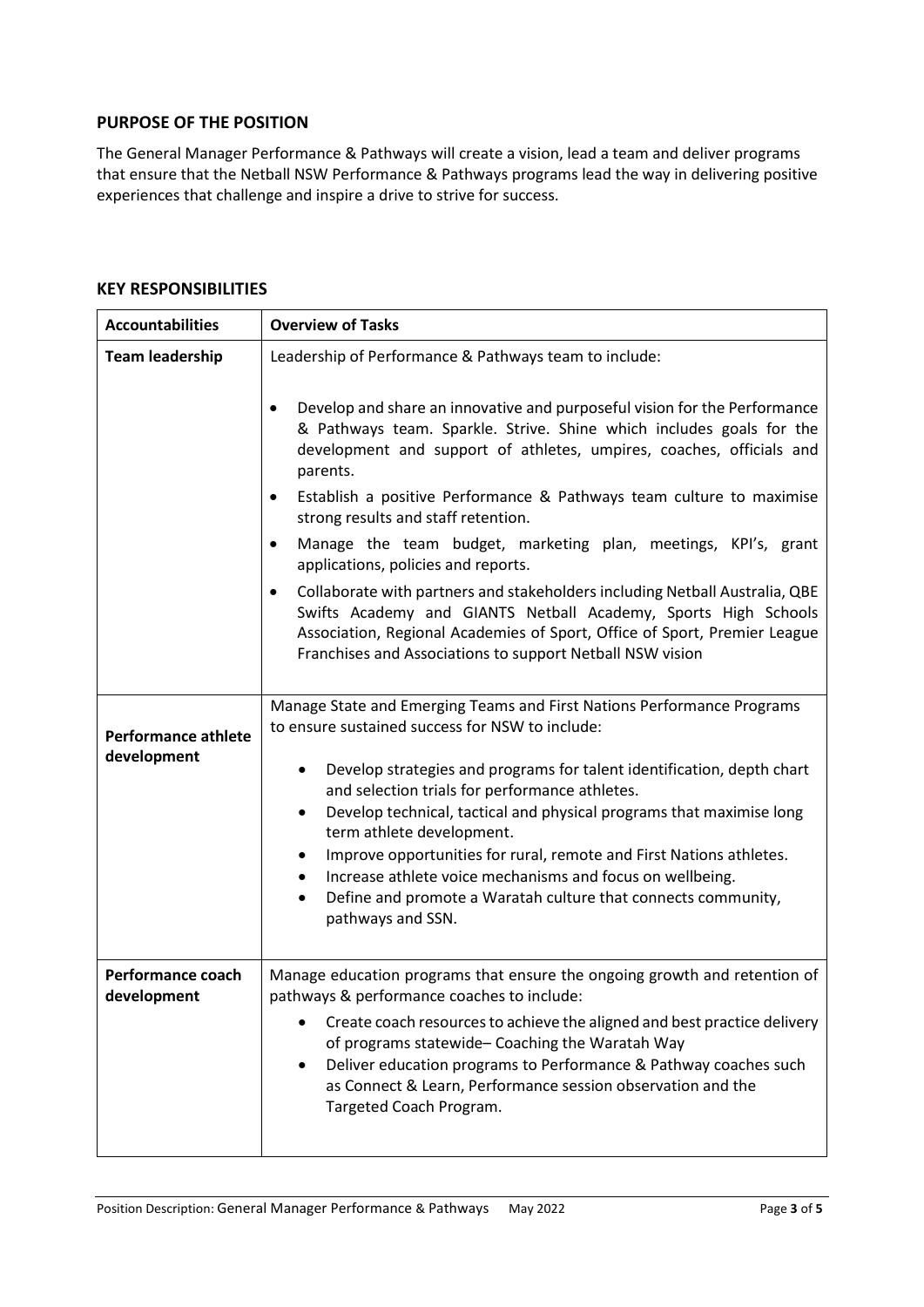| <b>Accountabilities</b> | <b>Overview of Tasks</b>                                                                                     |
|-------------------------|--------------------------------------------------------------------------------------------------------------|
|                         | Manage the talent identification, depth chart, mentoring and appointment<br>process for Performance Coaches. |

# **SELECTION CRITERIA**

Candidates for the position will require a range of personal and professional skills including:

| <b>Qualifications and</b><br>experience                | Relevant tertiary qualifications in Sports Management, Sports Science,<br>$\bullet$<br>Coaching or a related field and/or proven experience in a similar role with<br>a strong track record of delivering results.<br>Minimum five (5) years of management experience in a related field of<br>$\bullet$<br>employment.<br>Experience in the development, implementation and monitoring of Athlete<br>$\bullet$<br>and Coach Performance strategies.<br>A strong understanding of current trends in Performance sport.<br>٠<br>A proven ability to create plans, drive results and deliver on budget.<br>$\bullet$ |
|--------------------------------------------------------|--------------------------------------------------------------------------------------------------------------------------------------------------------------------------------------------------------------------------------------------------------------------------------------------------------------------------------------------------------------------------------------------------------------------------------------------------------------------------------------------------------------------------------------------------------------------------------------------------------------------|
| <b>Knowledge and skills</b>                            | Strong communicator, able to develop effective working relationships,<br>$\bullet$<br>influence, lead and motivate staff and key stakeholders.<br>Excellent written and confident presentation skills.<br>$\bullet$<br>Flexible, adaptable and proactive approach.<br>$\bullet$<br>Strong desire to drive change and make continuous improvement.<br>$\bullet$<br>Commitment to creating culturally safe, athlete-centred performance<br>$\bullet$<br>sport programs.<br>High degree of professional ethics and integrity.<br>$\bullet$                                                                            |
| <b>Personal attributes</b>                             | A motivation to inspire, empower and enable others.<br>$\bullet$                                                                                                                                                                                                                                                                                                                                                                                                                                                                                                                                                   |
|                                                        | Passionate and prepared to go above and beyond.<br>$\bullet$                                                                                                                                                                                                                                                                                                                                                                                                                                                                                                                                                       |
|                                                        | Work Health and Safety<br>$\bullet$                                                                                                                                                                                                                                                                                                                                                                                                                                                                                                                                                                                |
|                                                        | Commitment to Netball NSW Values.<br>$\bullet$                                                                                                                                                                                                                                                                                                                                                                                                                                                                                                                                                                     |
| <b>Working With</b><br><b>Children Check</b><br>(WWCC) | In accordance with Child Protection legislation candidates will be required to<br>provide a Working With Children Check (WWCC) clearance number for<br>verification by Netball NSW prior to employment. Selection of the successful<br>candidate will be based upon the results of child protection screening and<br>relevant reference checks.                                                                                                                                                                                                                                                                    |
| <b>COVID vaccinations</b>                              | Proof of double vaccination to COVID 19 or supply a medical exemption                                                                                                                                                                                                                                                                                                                                                                                                                                                                                                                                              |

# **KEY PERFORMANCE INDICATORS**

• KPI's will be determined and agreed annually.